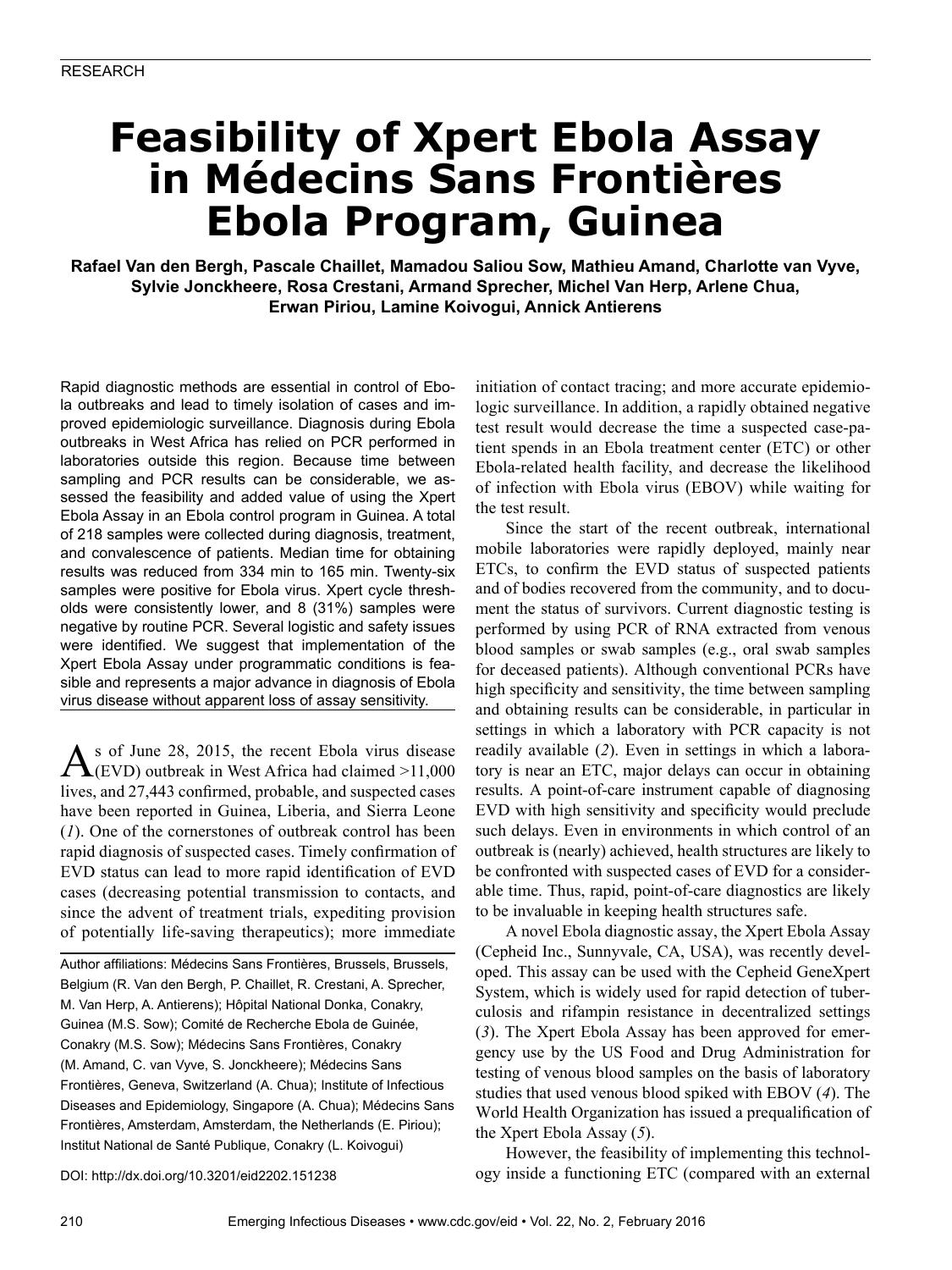laboratory), and the added value to Ebola programs are not known. Therefore, we conducted a study that assessed the added value of using the Xpert Ebola Assay in a Médecins Sans Frontières (MSF) ETC during the recent EVD outbreak in West Africa. Specifically, we compared total test time and time for obtaining results for the Xpert Ebola Assay with those for a routine in-house Ebola PCR used at the ETC to document any discordant results between the 2 tests and document information regarding biosafety and logistic and human resource requirements for implementation of the Xpert Ebola Assay.

#### **Methods**

#### **Study Design**

We conducted a cross-sectional study of laboratory analysis of paired venous blood samples. This study included a limited user satisfaction survey conducted by using semistructured interviews.

#### **Ethics Statement**

Verbal informed consent was obtained for all study participants, including patients who provided blood samples for analysis and laboratory staff who participated in user evaluation of the Xpert Ebola Assay. The study was approved by the Ethics Review Board of MSF (Geneva, Switzerland) and the Comité de Recherche Ebola and Comité National d'Ethique pour le Recherche en Santé (Conakry, Guinea).

#### **Setting**

The study was conducted in the MSF-managed Donka ETC in Conakry, Guinea. The Donka ETC was opened in March 2014 at the start of the outbreak in West Africa. It has 30 beds (85 at its peak capacity during October 2014– January 2015). By week 28 of 2015, Donka had admitted 818 patients with confirmed cases of EVD and discharged 789 patients (372 died and 417 recovered). MSF ETCs are based on the principle of providing patient care and support and isolating EVD-positive patients to break the chain of transmission. The centers aim to provide controlled access to patients or contaminated areas; controlled movement of staff, patients, and visitors inside these areas; disinfection facilities for persons leaving contaminated areas; and safe disposal of contaminated waste.

During the study, the Donka ETC hosted a clinical trial of treatment for EVD by transfusion of convalescence plasma. This trial (Ebola\_Tx) was conducted by the Institute for Tropical Medicine (Antwerp, Belgium) (*6*). For routine diagnostics, the Donka ETC had samples tested at the Laboratoire National des Fièvres Hémorrhagiques, Gamal Abdel Nasser University of Conakry (Conakry, Guinea), which is supported by the Institut Pasteur (Dakar, Senegal). This laboratory was located in the same compound as the

Donka ETC, but was not part of the center. An in-house, real-time PCR specific for the nucleocapsid protein gene of EBOV was used for routine diagnostics (*7*).

#### **Sample Processing**

Blood samples were obtained at the same time as the convalescent-phase plasma trial at the Donka ETC was conducted. Persons who fulfilled the definition for having suspected EVD were counselled by a health promotion team and then provided blood obtained by venipuncture. Venous blood for routine diagnosis was collected in a 4-mL serum tube (Vacutainer; Becton Dickinson, Franklin Lakes, NJ, USA). An additional 2-mL blood sample was obtained from consenting persons into an EDTA tube (Vacutainer). Persons who did not provide consent, children <2 years of age, and persons who were not able to provide an additional blood sample (e.g., severely dehydrated persons) were excluded from the study (number was not recorded). For consenting persons admitted to the ETC after a positive routine diagnosis was made, additional 2-mL ml blood samples were collected into EDTA tubes 24 or 48 hours after a transfusion with convalescent-phase plasma and during convalescence (after 3 days without symptoms), each time in parallel with the 4-mL blood sample obtained for routine PCR testing.

Serum tubes were directly transferred to the routine laboratory for processing and testing. Samples in EDTA tubes were processed in a specifically developed MSF laboratory in the ETC that contained separated high-risk and low-risk areas. Samples in the high-risk area (deposited by ETC staff using complete personal protective equipment after sampling) could be handled by a technician in the low-risk area if the technician used sealed gloves and worked through a partition (glovebox-type setup). Technicians who worked only in the low-risk area did not require full personal protective equipment, used only latex gloves, and were dressed in scrubs and plastic boots in the laboratory (e.g., when using the Xpert Ebola Assay or handling inactivated samples). When these technicians worked through the partition and used the glovebox, they also wore surgical gowns and an additional layer of surgical gloves. The laboratory was staffed by 2 or 3 technicians at all times during the study.

In the high-risk area, 100-mL samples from each EDTA tube were directly transferred by using an automatic pipette with filter tips into a Cepheid sample reagent vial containing 2.5 mL of inactivating agent (4.5 mol/L guanidine thiocyanate). After 20 min of inactivation (twice the 10 min recommended by the manufacturer), the vial was transferred to the low-risk area in accordance with all biosafety procedures (decontamination of the vial in the highrisk area in a 0.5% hypochlorite solution during inactivation, and by incubation for 20 min in a 0.5% hypochlorite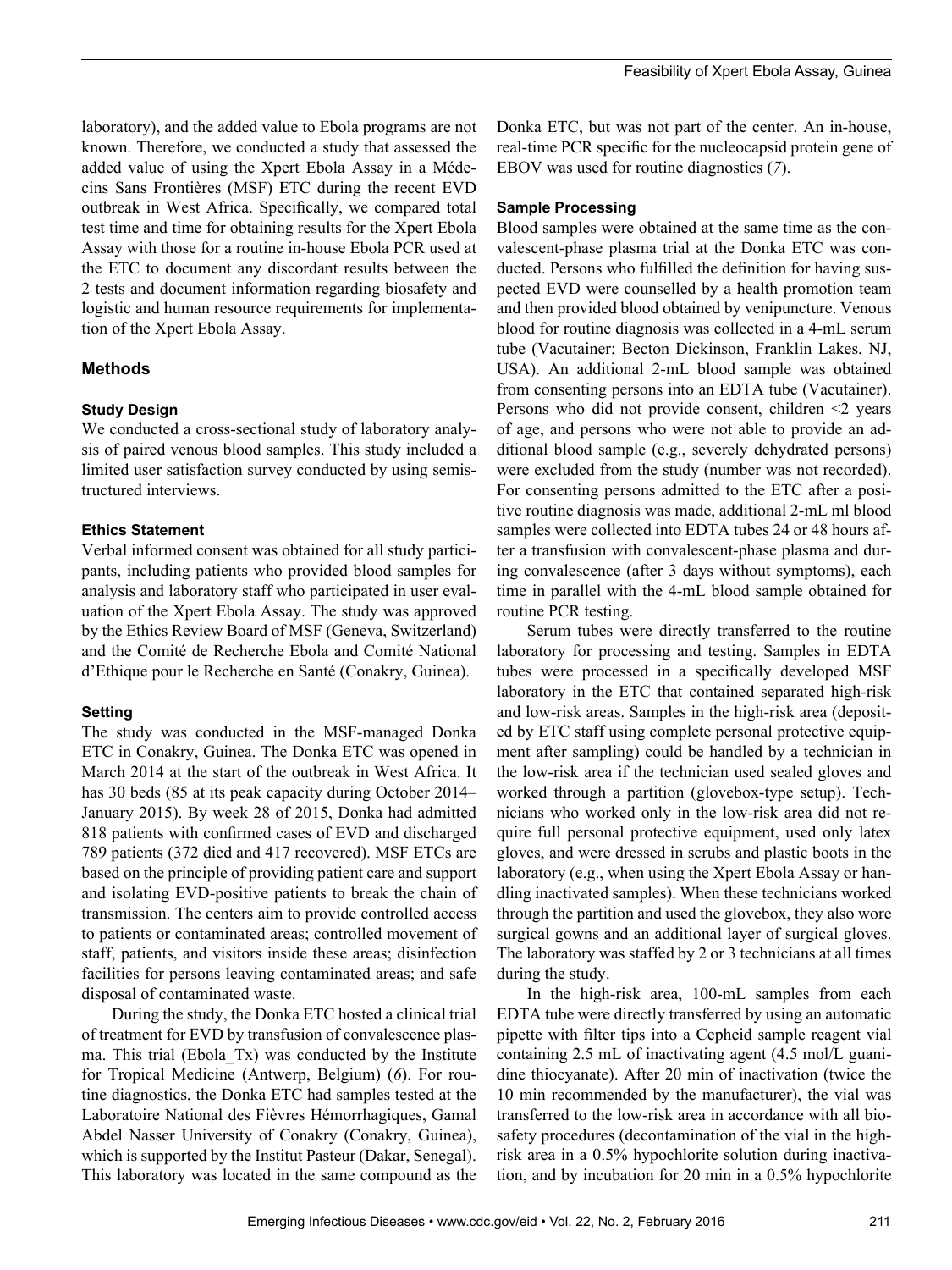#### RESEARCH

solution in the low-risk area, as standard procedure for all material transferred from the high-risk to the low-risk zone; total time of 40 min). Subsequently, 1 mL of inactivated sample was transferred from the vial into the Xpert Ebola Assay cartridge. The cartridge was then inserted into the Cepheid GeneXpert instrument, and testing was conducted according to the manufacturer's recommendations.

#### **GeneXpert Setup**

The Cepheid GeneXpert setup has been in use in Guinea for tuberculosis diagnosis for several years. It consists of a GeneXpert instrument, personal computer, and disposable fluidic cartridges. Each instrument contains 4 individually accessible modules that are capable of independently performing testing. A specific cartridge (Xpert Ebola) specific for the EBOV Zaire strain was developed to target highly conserved sequences in the nucleocapsid protein (NP) and glycoprotein (GP) genes (*5*). The Xpert Ebola assay is fully automated and cartridge based (closed system) and includes automated controls for interference with the PCR and adequacy of sample input. The only manual step is inactivation of the blood sample and transfer to the Cepheid cartridge; sample processing (RNA extraction), reverse transcription, real-time PCR amplification, and detection of TaqMan probes are then performed automatically. Results are expressed as positive or negative, and a cycle threshold  $(C<sub>t</sub>)$  for both gene targets was also calculated by the software automatically. The results for the NP gene were taken as the final GeneXpert result; no interpretation of amplification characteristics was conducted.

#### **Data Collection and Analysis**

All data was entered into a dedicated electronic data registry (Excel; Microsoft, Redmond, WA, USA), and data validation was performed by random checking of >10% of all records. Information was collected regarding patient characteristics and timing of each step in the Xpert Ebola Assay. For samples used as comparators, only time of sample submission to the laboratory and time of result could be recorded. Analysis was conducted by using EpiData Analysis version 2.2.2.183 software (EpiData Association, Odense, Denmark). Total times were calculated for each step of the testing procedure, descriptive data was presented as summary statistics, and differences in median timings were assessed by using the paired-sample Wilcoxon signed-rank test. Levels of significance were set at  $p<0.05$ .

Additional data for user experience was collected by using a structured questionnaire that included several statements about practical use of the Xpert Ebola Assay. Agreement was assessed on a scale of 1 through  $5(1 =$ complete disagreement to  $5 =$  complete agreement). This questionnaire was completed twice by all 5 laboratory technicians

who used the Xpert Ebola Assay: once at the start of work, and once after several weeks of work.

#### **Results**

#### **Patient and Sample Characteristics**

Data were analyzed for all samples collected during May 2-July 4, 2015; a total of 218 samples were collected from 148 persons (Figure 1). All samples collected were venous blood samples. Characteristics of samples and patients from which they were recovered are shown in Table 1. Median delay between estimated time of onset of symptoms and admission to the ETC was 3 days (interquartile range [IQR]  $1-6$  days).

#### **Timeliness of Testing**

Median time of each step in the testing process is show in Table 2. The median run time of the instrument was 94 min (IQR 94–95 min) for all successful runs  $(n = 218)$ . Ten (5%) tests had to be repeated because of technical issues (8 power failures that were not buffered by an uninterrupted power supply, 1 temperature-related failure, and 1 invalid result); all repeated tests were successful. A full comparison of each step of the testing process could not be performed because data were only available from the routine laboratory on reception of the sample and provision of the results to the clinical staff of the ETC. However, when we compared the total result notification time (time between reception of sample in the MSF laboratory and availability of results), the median time for results to be available was reduced from 334 min (IQR 293–419 min) in the routine laboratory that used the in-house PCR to 163 min (IQR 151–196 min) in the laboratory that used the Xpert Ebola Assay ( $p<0.0001$ ) (Figure 2). These times included the time required for repeat Xpert Ebola Assay for the 10 failed runs ( $n = 228$  for the Xpert Ebola Assay); 11 samples were excluded from routine laboratory data



**Figure 1.** Frequency of sampling for Ebola virus at Médecins Sans Frontières (MSF) Donka Ebola Treatment Center, Conakry, Guinea, May–June 2015.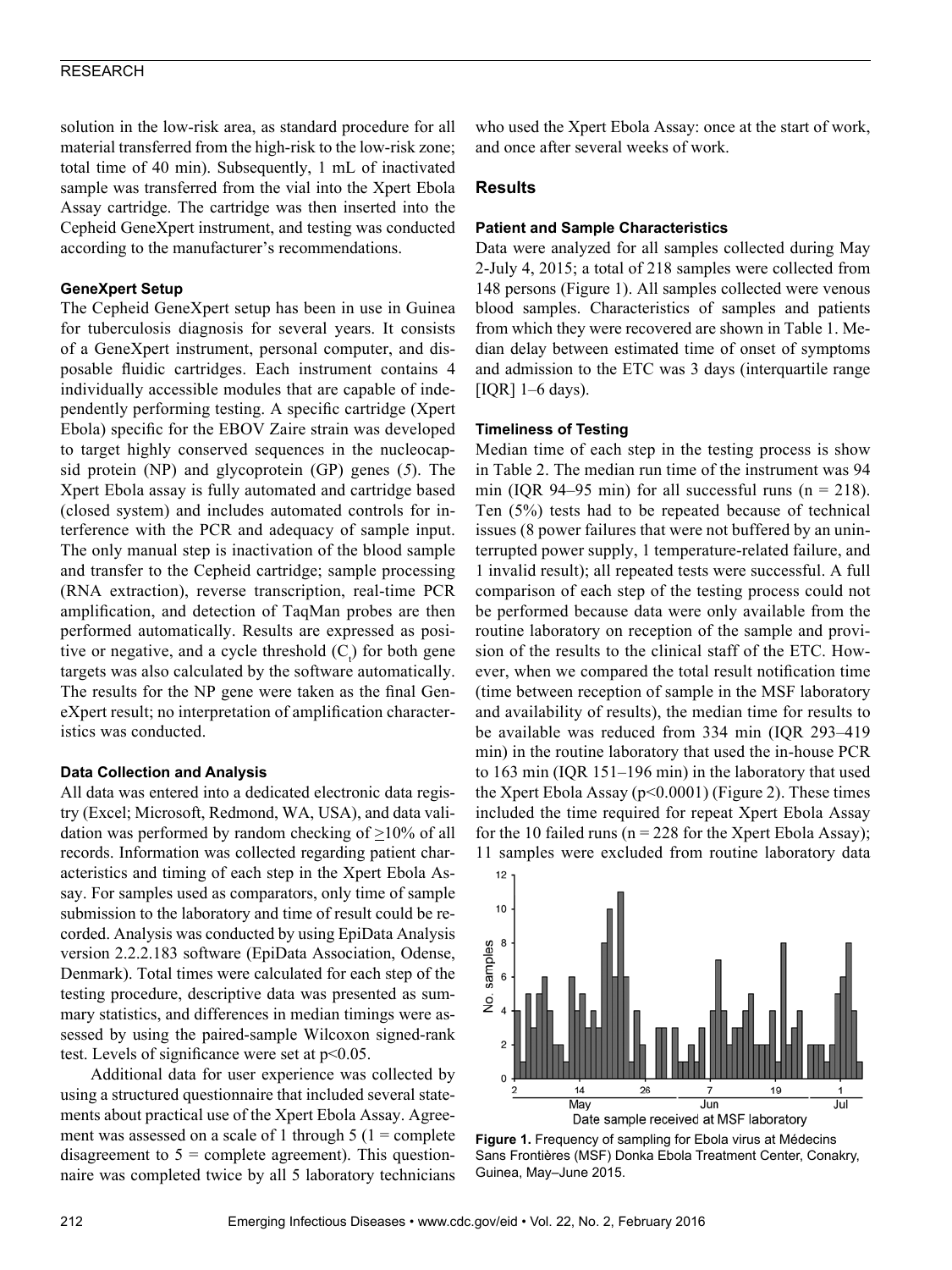**Table 1.** Characteristics of 148 patients and 218 blood samples collected for analysis by Xpert Ebola Assay at Médecins Sans Frontières Donka Ebola Treatment Center, Conakry, Guinea, May–June 2015

| Characteristic                                                                                     | No. (%)  |  |
|----------------------------------------------------------------------------------------------------|----------|--|
| Patient sex                                                                                        |          |  |
| F                                                                                                  | 59 (40)  |  |
| м                                                                                                  | 89 (60)  |  |
| Patient age, y                                                                                     |          |  |
| $2 - 4$                                                                                            | 15(10)   |  |
| $5 - 18$                                                                                           | 19 (13)  |  |
| 19–45                                                                                              | 84 (57)  |  |
| 46–64                                                                                              | 16 (11)  |  |
| >65                                                                                                | 11 $(7)$ |  |
| Not recorded                                                                                       | 3(2)     |  |
| Sample type                                                                                        |          |  |
| Diagnosis 1*                                                                                       | 147 (67) |  |
| Diagnosis 2 (confirmation)                                                                         | 52 (24)  |  |
| After transfusion                                                                                  | 12(6)    |  |
| Convalescent phase                                                                                 | 7 (3)    |  |
| *One patient (2-year-old boy) did not have an initial diagnostic sample<br>obtained for the study. |          |  |

because the time for obtaining a result was not recorded  $(n = 207$  for in-house PCR).

#### **Test Discordance**

Of 218 samples tested, the Xpert Ebola Assay identified 26 (12%) positive samples: 8 (5%) of 147 at initial diagnosis, 12 (100%) of 12 after transfusion, and 6 (86%) of 7 at convalescence. The routine laboratory identified 18 (69%) of the 26 positive samples identified by the Xpert Ebola Assay. No discordance was observed for diagnostic samples (Table 3), and no samples identified as negative in the Xpert Ebola Assay were identified as positive by the routine laboratory. The 8 samples identified as positive in the Xpert Ebola Assay and as negative by the routine laboratory (5 samples obtained during convalescence and 3 samples obtained after transfusion) had low viral loads (range  $C_t$ , 33.0–40.8 for the NP gene) and were obtained from 4 patients. Detailed results for each of these patients are provided in the online Technical Appendix (http://wwwnc.cdc.gov/EID/article/22/2/15- 1238-Techapp1.pdf).

The  $C<sub>t</sub>$  for the NP gene in the Xpert Ebola Assay was compared with that for the GP gene and that for the NP gene in routine PCR (Figure 3). Although a clear correlation was observed (Pearson  $r = 0.95$  with the GP gene and  $r = 0.80$  with the NP gene in routine PCR), with only 1 exception, the  $C_k$  was lower (a higher viral load detected) in the Xpert Ebola Assay for the NP gene (Figure 3). Of 18 samples that had positive results for both tests, 12 (67%) had a difference of  $\geq$ 3 C<sub>t</sub> values, or approximately a 10-fold difference. When results were transformed to a linear scale, we found that viral load assessed by using the Xpert Ebola Assay (NP) was a median 22-fold higher (IQR 5–64 fold) than viral load assessed by the routine PCR (NP).

| <b>Table 2.</b> Timing of steps in Xpert Ebola Assay for blood samples |
|------------------------------------------------------------------------|
| collected at Médecins Sans Frontières Donka Ebola Treatment            |
| Center, Conakry, Guinea, May-June 2015*                                |

| Step                                    | Median (IQR), min |
|-----------------------------------------|-------------------|
| Sampling obtained to sample received at | $11(5-20)$        |
| laboratory <sup>+</sup>                 |                   |
| Sample received to inactivation         | $14(8-28)$        |
| Inactivation to start of assay          | 49 (43-56)        |
| Start of assay to end of assay          | 94 (94-95)        |
| End of assay to result available        | $2(1-8)$          |
| *IQR, interquartile range.              |                   |
|                                         |                   |

†Only 67 samples were included; time of collection was not recorded for other samples.

#### **User Satisfaction and Lessons Learned**

Five laboratory technicians used the Xpert Ebola Assay during the study. One of these technicians had experience with the assay for diagnosis of tuberculosis. Opinions were queried on several aspects of the practical implementation of the assay (Figure 4). An overall high appreciation of ease of use was observed, and concerns regarding logistical aspects (storage space, cleaning) and safety aspects (manipulation of inactivated samples in the low-risk zone) were observed (Table 4).

#### **Discussion**

This study represents an analysis of implementation of the Xpert Ebola Assay in field conditions and assesses the practical aspects of its implementation and the added value in a functional EVD program in West Africa. Our results



**Figure 2.** Tukey boxplot of time required from receiving sample in laboratory to obtaining results by Xpert Ebola assay and routine PCR at Médecins Sans Frontières Ebola Donka Treatment Center, Conakry, Guinea, May–June 2015. Boxes indicate first and third quartiles; vertical dashed lines indicate medians; whiskers indicate 1.5 times interquartile ranges (IQRs); asterisks indicate outliers >3 times the IQR; and circles indicate outliers 1.5–3 times the IQR.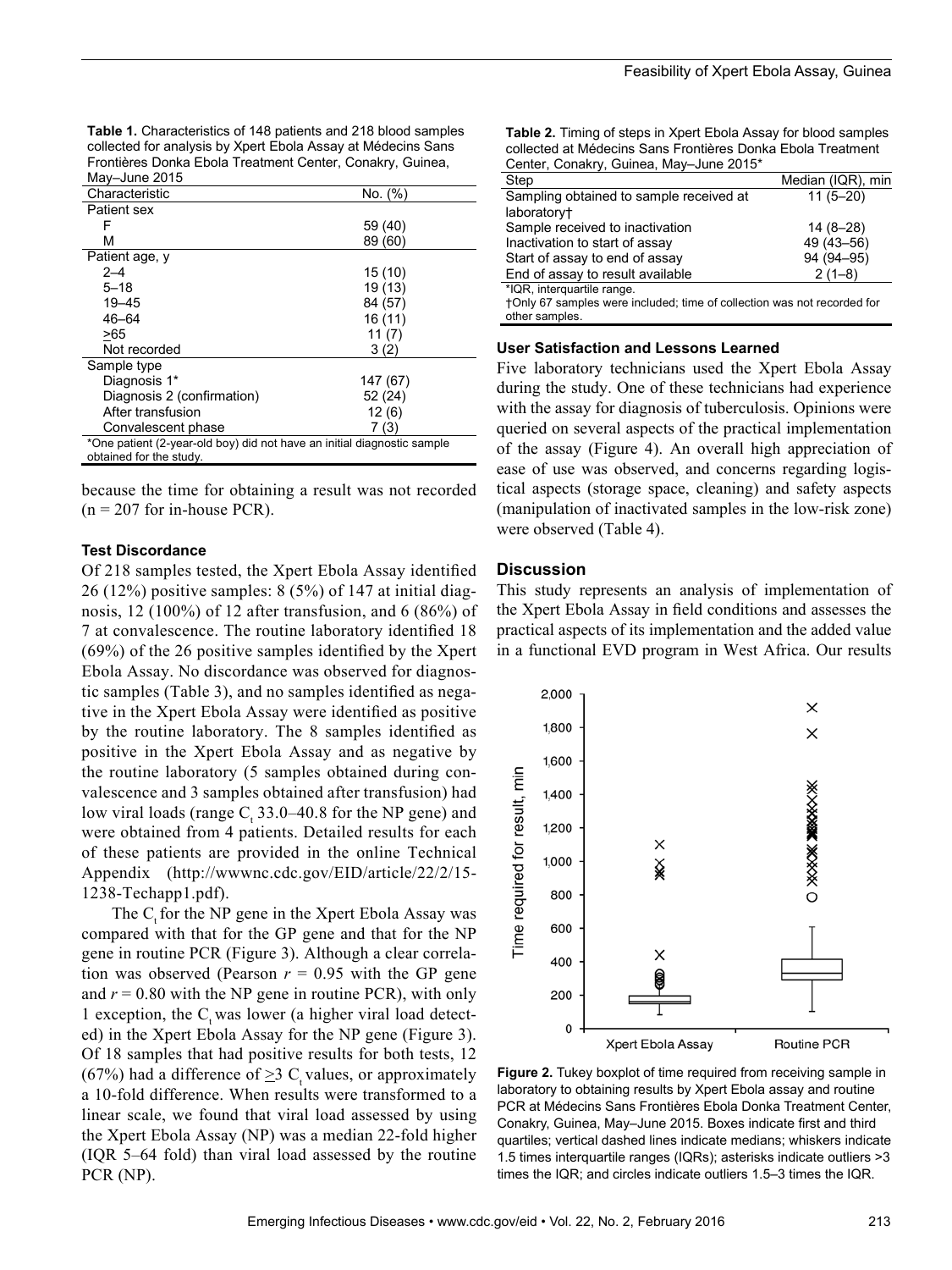#### RESEARCH

| <b>Table 3.</b> Blood samples identified as positive for Ebola virus by |
|-------------------------------------------------------------------------|
| Xpert Ebola Assay at Médecins Sans Frontières Donka Ebola               |
| Treatment Center, Conakry, Guinea, May-June 2015                        |

| 11000110110 00111011, 00110111 1, 00111001, 11101 |                   |                     |
|---------------------------------------------------|-------------------|---------------------|
|                                                   | No. positive by   | No. (%) positive by |
| Sample type                                       | Xpert Ebola Assay | routine PCR         |
| Total                                             | 26                | 18 (69)             |
| Diagnosis 1                                       | 8                 | 8(100)              |
| Diagnosis 2                                       | 0                 |                     |
| After transfusion                                 | 12                | 9(75)               |
| Convalescent phase                                | 6                 | 1(17)               |
|                                                   |                   |                     |

demonstrate the feasibility of introducing the Xpert Ebola Assay as a routine diagnostic tool for venous blood samples in an ETC and indicate a major decrease in time needed for obtaining results by using this point-of-care device. This assay halves the time required for the in-house PCR test used by the routine laboratory in the study setting without an apparent loss in sensitivity for detection of EVD cases. Sample sizes of positive cases were limited, but this assay seemed capable of better identifying positive cases with a low viral load than the routine diagnostic PCR used in the national laboratory in Donka. Thus, this assay might have the potential for earlier detection of EVD cases, although in this analysis, differences were only observed for convalescent-phase cases.

The longer time required for detection of convalescentphase cases might have repercussions for patient discharge and length of stay in the ETC. More wide-scaled studies of Xpert Ebola Assay sensitivity and specificity in patient samples compared with in vitro–spiked samples used for validation are recommended, in particular, for diagnostic samples. In addition, given the higher  $C<sub>t</sub>$  for the GP gene than for the NP gene, an in-depth analysis of associations between Ct values in different systems for different targets and viral loads might be indicated.

Several concerns were raised on the practical implementation of this novel system, in particular concerning biosafety and logistics, which might be relevant to persons seeking to implement a similar system for EVD diagnostics. At the level of sample collection, the approach does not differ from sampling for routine PCR diagnosis, and all standard ETC



**Figure 3.** Ebola virus cycle threshold  $(C_t)$  values for GeneXpert Ebola Assay (nucleocapsid protein [NP] and glycoprotein [GP] genes) and routine PCR (NP gene) for patient samples identified as positive for Ebola virus by Xpert Ebola Assay at Médecins Sans Frontières Donka Ebola Treatment Center, Conakry, Guinea, May–June 2015. ID, identification.

precautions (personal protective equipment, safe handling, safe packaging of samples) need to be in place as a prerequisite for implementing the Xpert Ebola Assay. In addition, laboratory technicians need comprehensive training on the safe manipulation of the instrument and samples if they do not have experience working with EBOV biologic material. In terms of logistics, implementers need to address the need for sufficient working space, provision of air-conditioning, a robust system for managing power failures, and a safe way of handling the critical step of transferring the biologic material to the inactivation vial.

Other studies have reported similar advances in providing point-of-care diagnostics in Ebola programs, focusing mainly on rapid diagnostic tests (*8,9*). Although such technology is expedient as a screening tool, approaches that rely on antigen detection might have difficulties matching the sensitivity of molecular techniques. In an outbreak setting, even 1 false-negative result, which would result in not identifying an EVD case, could initiate a new chain of transmission. Thus, the Xpert Ebola Assay might represent



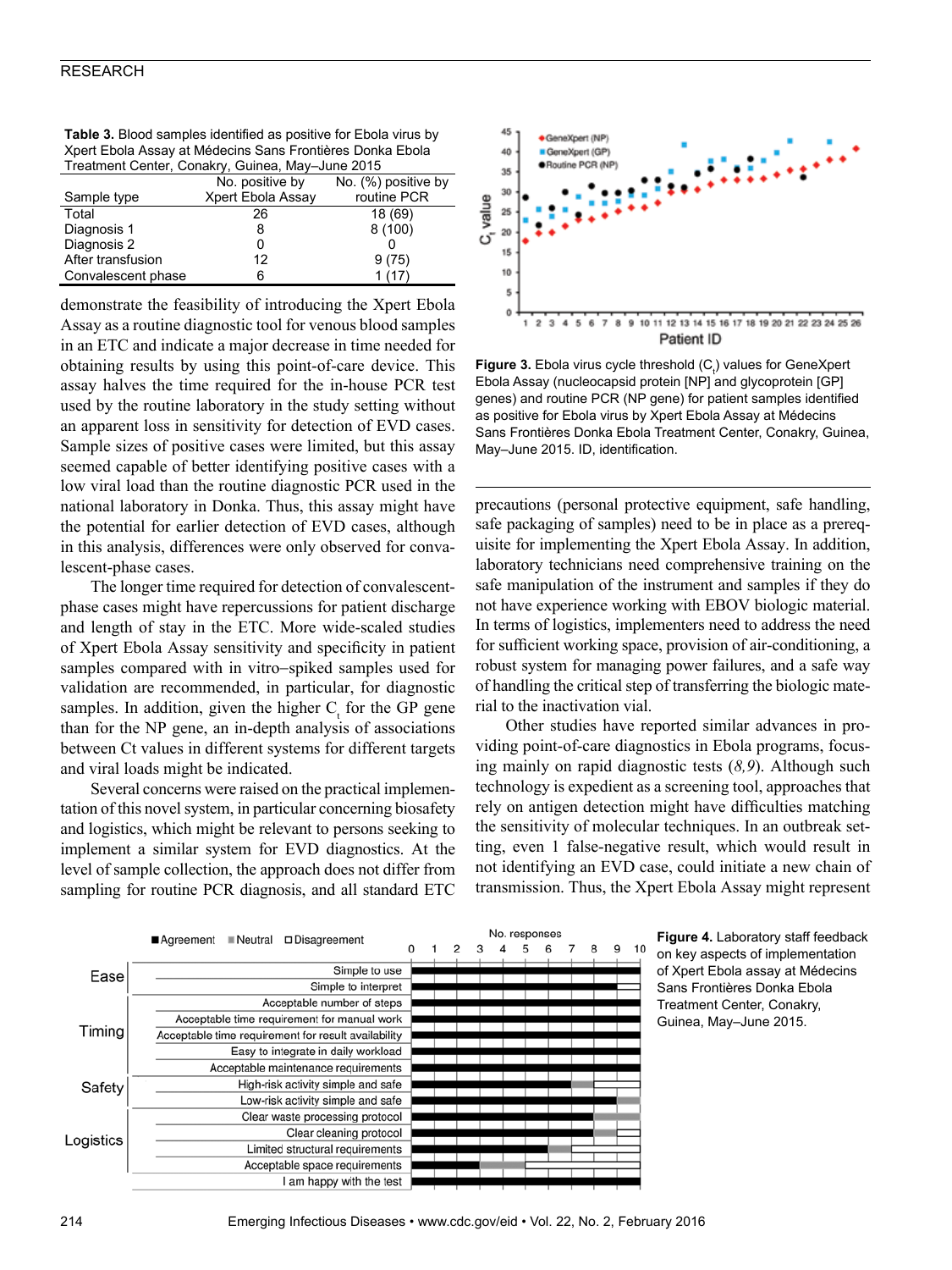**Table 4.** Main user concerns for Xpert Ebola Assay at Médecins Sans Frontières Donka Ebola Treatment Center, Conakry, Guinea, May–June 2015

| .oncem    |
|-----------|
| Biosafetv |

- There were difficulties in preventing the rim of the inactivation vial from being touched by the tip of the pipette (which was contaminated with blood). Because material on the rim is not inactivated, this situation could be a considerable biohazard; the only strategy to avoid this situation was close observation of the vial rim by laboratory staff.
- Three incidents were reported in which vials containing inactivation fluid were dropped because of difficulties in handling vials with required biosecurity gloves; no incidents occurred with sample already added.
- The decontamination process for vials and transferring these vials to a low-risk zone did not compromise assay performance. **Instruments**
- It was not possible to automatically export Xpert Ebola Assay data into an existing database; thus, manual coding was required.
- More detailed information on assay characteristics (e.g., PCR efficiency) was not available for users.
- Compatibility issues were identified when we attempted to set up a laboratory in which French was spoken; this problem remained unresolved throughout the study.
- Logistics
- Power failures could usually be corrected by an uninterrupted power supply, which could support a full Xpert Ebola Assay run without depleting >25% of the power supply. However, the computer to which the Xpert Ebola Assay was linked could not be supported by the uninterrupted power supply and ran on its own battery. On several occasions, the uninterrupted power supply was reconfigured because of daily switching between day and night generators and failed to support the assay.
- Failure of air conditioning resulted in ambient temperatures of 28°C–31°C, but this failure did not have a major effect on instruments used (manufacturer's recommendations are to work at a temperature <30°C); only 1 run failure was observed.
- At the time of the study, insufficient information was available on storage conditions for reagents.
- Sufficient space was needed to store all equipment and consumable materials and handle chemicals (e.g., chlorine solution) for sample processing. However, the field laboratory (area  $\approx$  2.5 m  $\times$  5.5 m) was too small for storage of all materials.

a promising strategy toward rapid EVD diagnosis because its sensitivity is at least equivalent with that of conventional PCR. In settings in which an outbreak is being brought under control, this assay might be of considerable value because it has been shown to be implementable at the primary care level for treatment of tuberculosis (*10,11*).

The Xpert Ebola Assay could represent an advantageous strategy for screening in health structures that have no cases of EVD if (and only if) the following conditions can be met: 1) safe handling of samples of patients with suspected cases of EVD (including full personal protective equipment); 2) capacity to identify suspected case-patients and refer confirmed case-patients for treatment; and 3) capacity to practically manage the assay at the level of laboratory biosafety, logistics, and training of laboratory staff. However, such conditions may not easily be met under operational conditions. Validation of the Xpert Ebola Assay for finger-prick blood and swab samples, both at the level of test performance and of biosafety and feasibility, might facilitate such decentralized use of the test.

The study had some limitations. A national laboratory providing routine diagnosis was used as a comparative setting. However, this laboratory used an in-house PCR for diagnostic purposes. Thus, sample turnaround time might have not been representative for other laboratories deployed for EVD diagnostics. A more detailed breakdown of the timing of each step in the routine procedure would have enabled a more refined comparison and identification of potential room for improvement, but this information was not available. However, by reporting the breakdown of time intervals for the Xpert Ebola Assay, we hoped to provide a reference for other potential implementers.

In addition, because the study was conducted during May-June 2015, caseloads were relatively low at the Donka ETC and were not comparable to overwhelming caseloads observed in the EVD outbreak in West Africa during August−September 2014. Nevertheless, the staff feedback on time management was unequivocally positive, and it seems plausible that the time gains observed in this study would also be apparent under higher caseloads. However, a GeneXpert instrument with a higher number of modules could be required in settings with high caseloads. If the available 16-module instrument was used and  $\geq$ 4 runs/day were conducted,  $\geq 64$  samples/day could be processed.

In conclusion, we show that implementation of the Xpert Ebola Assay under programmatic conditions in an MSF ETC in Guinea is feasible and represents a major decrease in time required to obtain results and a possible increase in sensitivity compared with routine diagnostic procedures that use PCR in this setting. Wider implementation of the Xpert Ebola Assay is recommended for facilities capable of supporting safe sampling and patient management if training of laboratory staff and standard operating procedures can be provided. Additional research into sensitivity and specificity of this test for patient samples is encouraged.

#### **Acknowledgments**

We thank all health staff in Guinea and other Ebola-affected countries for working tirelessly to halt the Ebola outbreak and all patients for participating in the study.

Dr. Van den Bergh is a senior fellow in the operational research unit of Médecins Sans Frontières-Operational Centre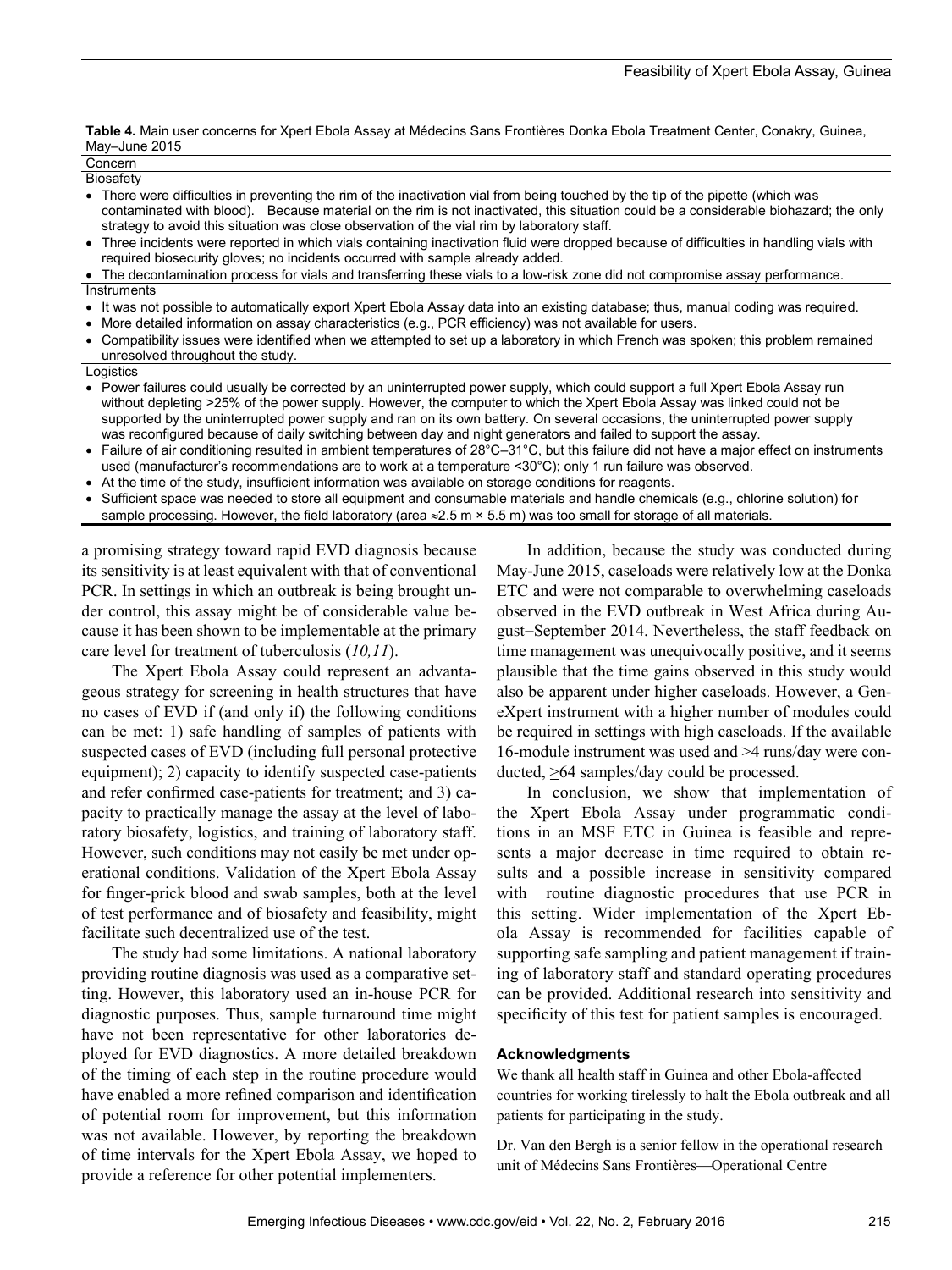#### RESEARCH

Brussels, Brussels, Belgium. His research interests are operational research, epidemiology, and the interface of water and sanitation with infectious disease.

#### **References**

- 1. World Health Organization. Ebola situation report—June 28, 2015. Geneva: The Organization; 2015.
- 2. Schieffelin JS, Shaffer JG, Goba A, Gbakie M, Gire SK, Colubri A, et al. Clinical illness and outcomes in patients with Ebola in Sierra Leone. N Engl J Med. 2014;371:2092–100. http://dx.doi.org/10.1056/NEJMoa1411680
- 3. World Health Organization. Policy statement. Automated real-time nucleic acid amplification technology for rapid and simultaneous detection of tuberculosis and rifampicin resistance: Xpert MTB/ RIF system. Geneva: The Organization; 2011.
- 4. Hamburg MA. Authorization of the emergency use of the Xpert Ebola Assay, US Food and Drug Administration; 2015 [cited 2015 Nov 10]. http://www.fda.gov/downloads/MedicalDevices/Safety/ EmergencySituations/UCM439583.pdf
- 5. World Health Organization. WHO emergency use assessment and listing for EVD IVDs: Xpert Ebola Assay. Geneva: The Organization; 2015.
- 6. Mohammadi D. First trials for Ebola treatments announced. Lancet. 2014;384:1833. http://dx.doi.org/10.1016/S0140-6736(14)62043-2
- 7. Bah EI, Lamah MC, Fletcher T, Jacob ST, Brett-Major DM, Sall AA, et al. Clinical presentation of patients with Ebola virus

disease in Conakry, Guinea. N Engl J Med. 2015;372:40–7. http://dx.doi.org/10.1056/NEJMoa1411249

- 8. Broadhurst MJ, Kelly JD, Miller A, Semper A, Bailey D, Groppelli E, et al. ReEBOV antigen rapid test kit for point-of-care and laboratory-based testing for Ebola virus disease: a field validation study. Lancet. 2015;386:867–74. http://dx.doi.org/ 10.1016/S0140-6736(15)61042-X
- 9. Walker NF, Brown CS, Youkee D, Baker P, Williams N, Kalawa A, et al. Evaluation of a point-of-care blood test for identification of Ebola virus disease at Ebola holding units, western area, Sierra Leone, January to February 2015. Euro Surveill. 2015;20:pii: 21073.
- 10. Theron G, Zijenah L, Chanda D, Clowes P, Rachow A, Lesosky M, et al. Feasibility, accuracy, and clinical effect of pointof-care Xpert MTB/RIF testing for tuberculosis in primary-care settings in Africa: a multicentre, randomised, controlled trial. Lancet. 2014;383:424–35. http://dx.doi.org/10.1016/ S0140-6736(13)62073-5
- 11. Raizada N, Sachdeva KS, Sreenivas A, Vadera B, Gupta RS, Parmar M, et al. Feasibility of decentralised deployment of Xpert MTB/RIF test at lower level of health system in India. PLoS ONE. 2014;9:e89301. http://dx.doi.org/10.1371/journal.pone.0089301

Address for correspondence: Rafael Van den Bergh, Medical Department, Médecins Sans Frontières-Operational Centre Brussels, Rue de l'Arbre Bénit 46, B1050 Brussels, Belgium; email: rafael.van.den.bergh@brussels.msf.org

## Latest Podcasts

- Encephalitis Caused by Pathogens Transmitted through Organ Transplants, United States, 2002–2013
- Novel Eurasian Highly Pathogenic Influenza A H5 Viruses in Wild Birds, Washington, USA, 2014
- Rates and Risk Factors for Coccidioidomycosis among Prison Inmates, California, USA, 2011
- Pandemic Fear and Literature: Observations from Jack London's The Scarlet Plague
- Epidemiology of Human Plague in the United States, 1900–2012
- Blastomycosis Mortality Rates, United States, 1990–2010
- Lives of a Cell: 40 Years Later, A Third Interpretation
- A History of the Emerging Infectious Diseases Journal
- Musings on Sketches, Artists, and Mosquito Nets
- Reemergence of Murine Typhus in the US
- After the Resistance: The Alamo Today
- Foodborne Illness Retrospective

# **EMERGING INFECTIOUS DISEASES**